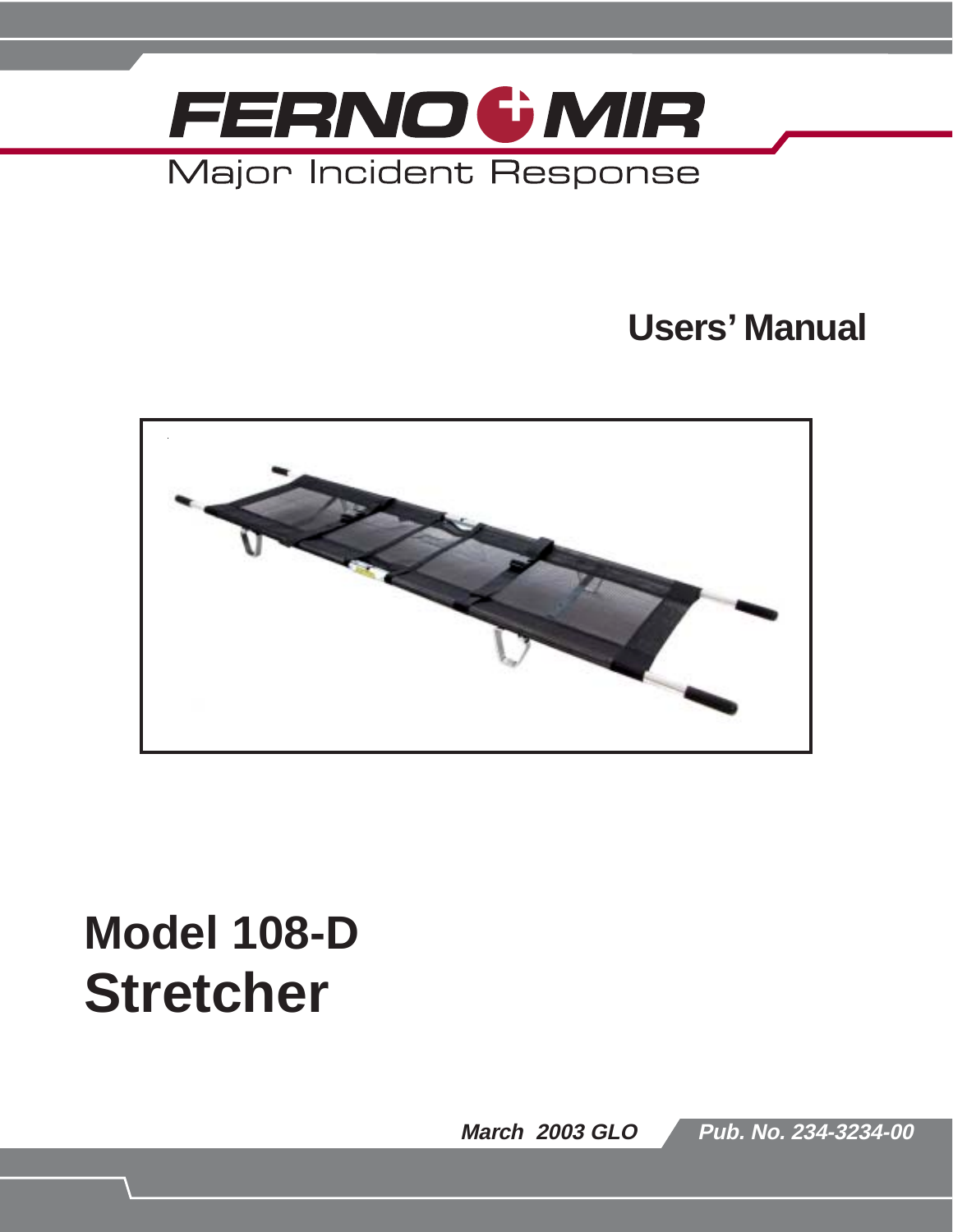#### **Disclaimer**

This manual contains general instructions for the use, operation and care of this product. The instructions are not all-inclusive. Safe and proper use of this product is solely at the discretion of the user. Safety information is included as a service to the user. All other safety measures taken by the user should be within and under consideration of applicable regulations. It is recommended that training on the proper use of this product be provided before using this product in an actual situation.

Retain this manual for future reference. Include it with the product in the event of transfer to new users. Additional free copies are available upon request from Customer Relations.

#### **Proprietary Notice**

The information disclosed in this manual is the property of Ferno-Washington, Inc., Wilmington, Ohio, USA. Ferno-Washington, Inc. reserves all patent rights, proprietary design rights, manufacturing rights, reproduction use rights, and sales use rights thereto, and to any article disclosed therein except to the extent those rights are expressly granted to others or where not applicable to vendor proprietary parts.

#### **© Copyright Ferno-Washington, Inc. All Rights Reserved.**

Ferno-Washington, Inc. 70 Weil Way Wilmington, OH 45177-9371 U.S.A.

| Telephone (U.S.A. and Canada)  1.800.733.3766 |  |
|-----------------------------------------------|--|
| Telephone (Worldwide)  +1.937.382.1451        |  |
|                                               |  |
|                                               |  |
|                                               |  |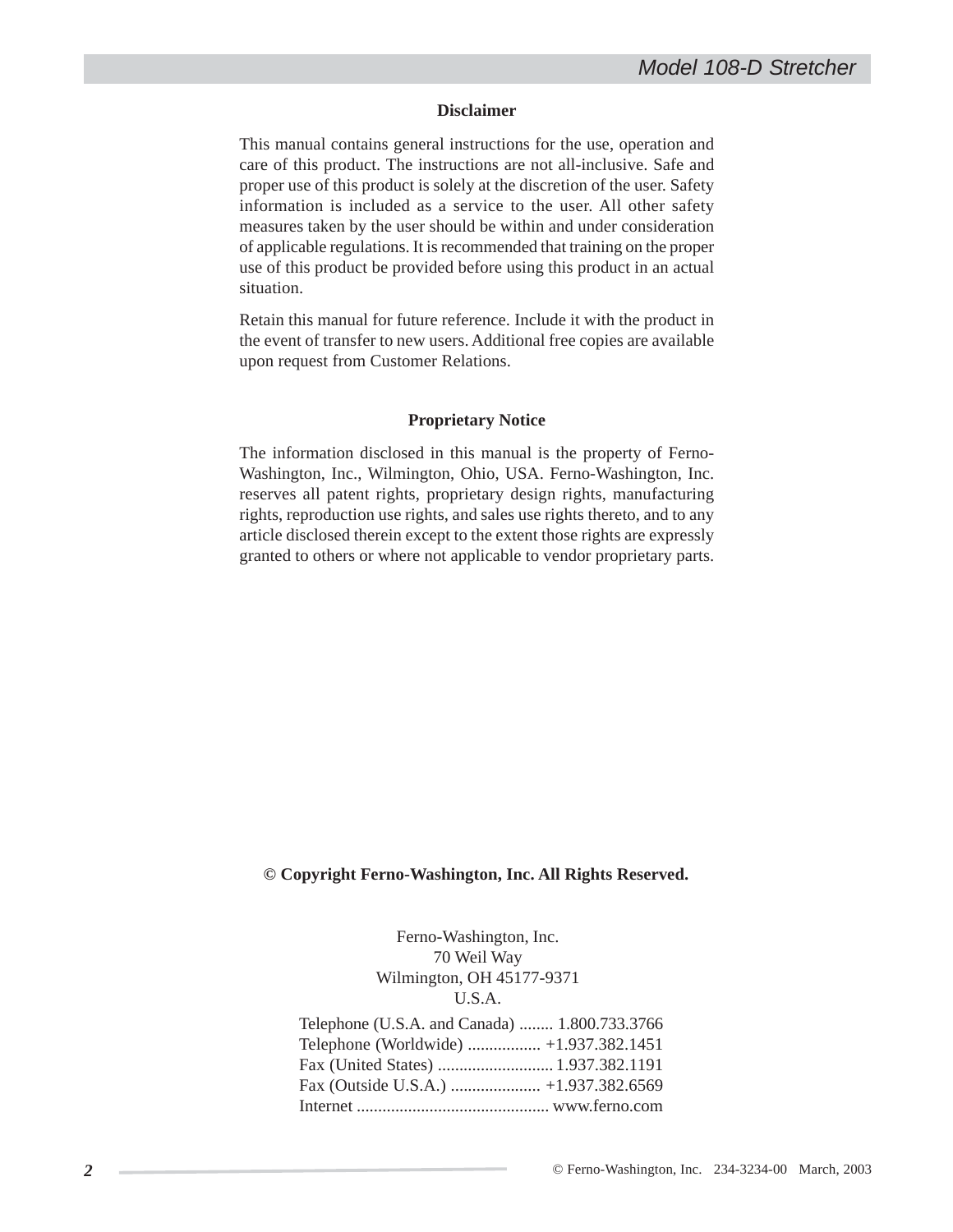### **TABLE OF CONTENTS**

| <b>Section</b> | Page |
|----------------|------|
|                |      |
|                |      |
|                |      |
|                |      |
|                |      |
|                |      |
|                |      |
|                |      |
|                |      |
|                |      |
|                |      |
|                |      |
|                |      |
|                |      |
|                |      |
|                |      |
|                |      |

| <b>Section</b> |                                                    | Page |
|----------------|----------------------------------------------------|------|
|                |                                                    |      |
|                | 4.6 Attaching the Stretcher to an Ambulance Cot 10 |      |
|                |                                                    |      |
|                |                                                    |      |
|                |                                                    |      |
|                |                                                    |      |
|                | 5.3 Disinfecting & Cleaning                        |      |
|                |                                                    |      |
|                |                                                    |      |
|                |                                                    |      |
|                |                                                    |      |
|                |                                                    |      |
|                |                                                    |      |
|                |                                                    |      |
|                |                                                    |      |
|                |                                                    |      |

### **ILLUSTRATIONS AND DIAGRAMS**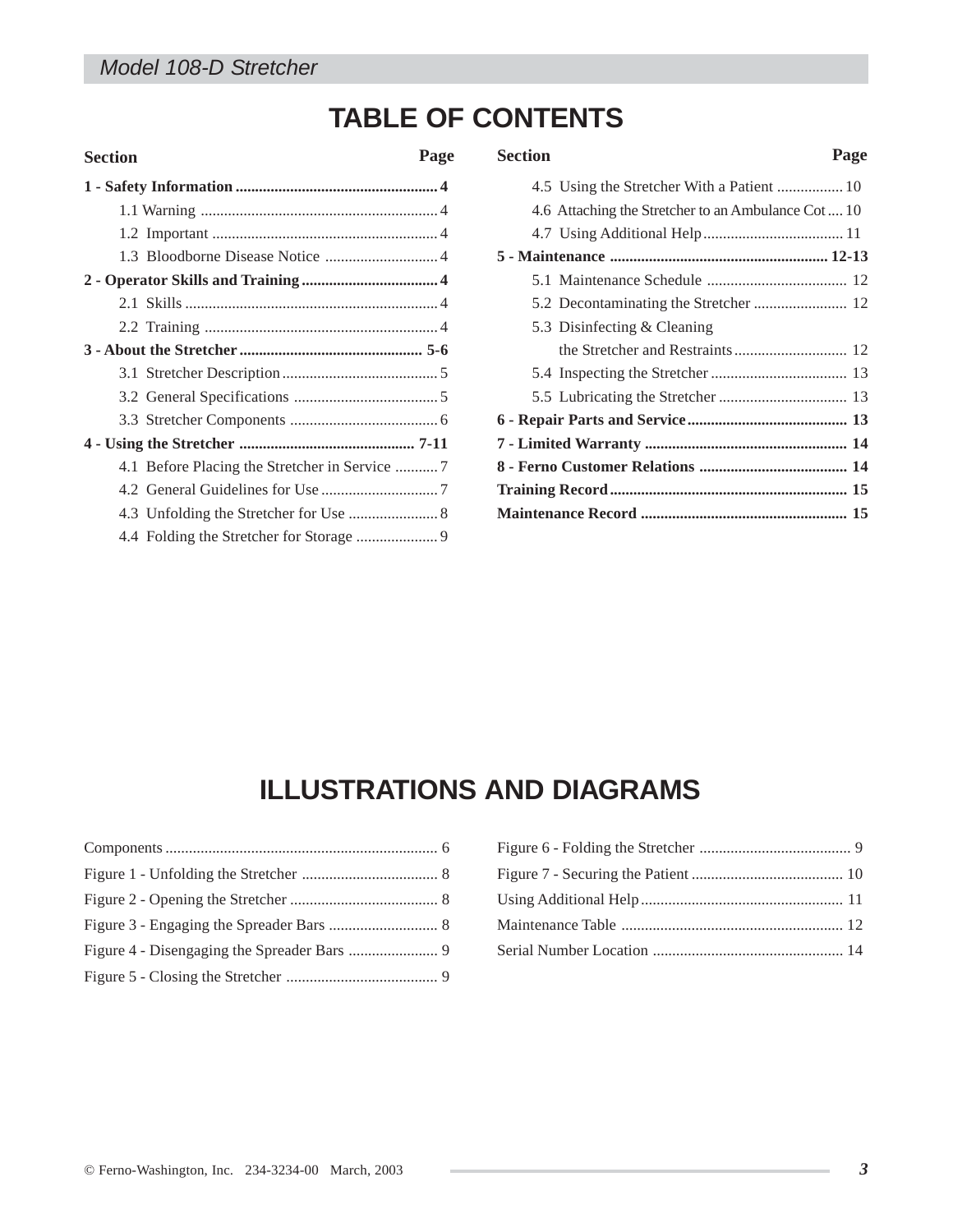## **1 - SAFETY INFORMATION**

### **1.1 Warning**

The following warnings appear in this manual.

## ! **WARNING**

**Untrained operators can cause injury or be injured. Permit only trained personnel to operate the stretcher.**

**Improper use of the stretcher can cause injury. Use the stretcher only for the purpose described in this manual.**

**An unattended patient can be injured. Stay with the patient at all times.**

**An unrestrained patient can fall off the stretcher and be injured. Use restraints to secure the patient on the stretcher.**

**Improper attachment to a cot can cause injury. Follow the attachment instructions in the 35-L users' manual. Always check to make sure the stretcher is securely attached to the cot.**

**Helpers can cause injury or be injured. Maintain control of the stretcher and direct all helpers.**

**Improper maintenance can cause injury. Maintain the stretcher only as described in this manual.**

## ! **WARNING**

**Improper parts and service can cause injury. Use only Ferno parts and Ferno-approved service on the stretcher.**

**Modifying the stretcher can cause injury and damage. Use the stretcher only as designed by Ferno.**

### **1.2 Important**

Boxes like this emphasize important information.

#### **Important**

The hinges can catch and tear the mesh bed surface. When folding the stretcher, adjust the bed surface to ensure it will not catch on the hinges.

### **1.3 Bloodborne Disease Notice**

To reduce the risk of exposure to bloodborne diseases such as HIV-1 and hepatitis when using the stretcher, follow the disinfecting and cleaning instructions in this manual.

## **2 - OPERATOR SKILLS AND TRAINING**

### **2.1 Skills**

Operators using the stretcher need:

- ❑ a working knowledge of emergency patienthandling procedures.
- $\Box$  the ability to assist the patient.
- ❑ a complete understanding of the procedures described in this manual.

### **2.2 Training**

Trainees need to:

❑ follow a training program designed by their training officer.

- ❑ read this manual. For additional free users' manuals, contact Ferno Customer Relations (page 14).
- $\Box$  practice with the stretcher before using it in regular service.
- ❑ be tested on their understanding of the stretcher.
- ❑ record their training information. A form is provided on page 15.

## ! **WARNING**

**Untrained operators can cause injury or be injured. Permit only trained personnel to operate the stretcher.**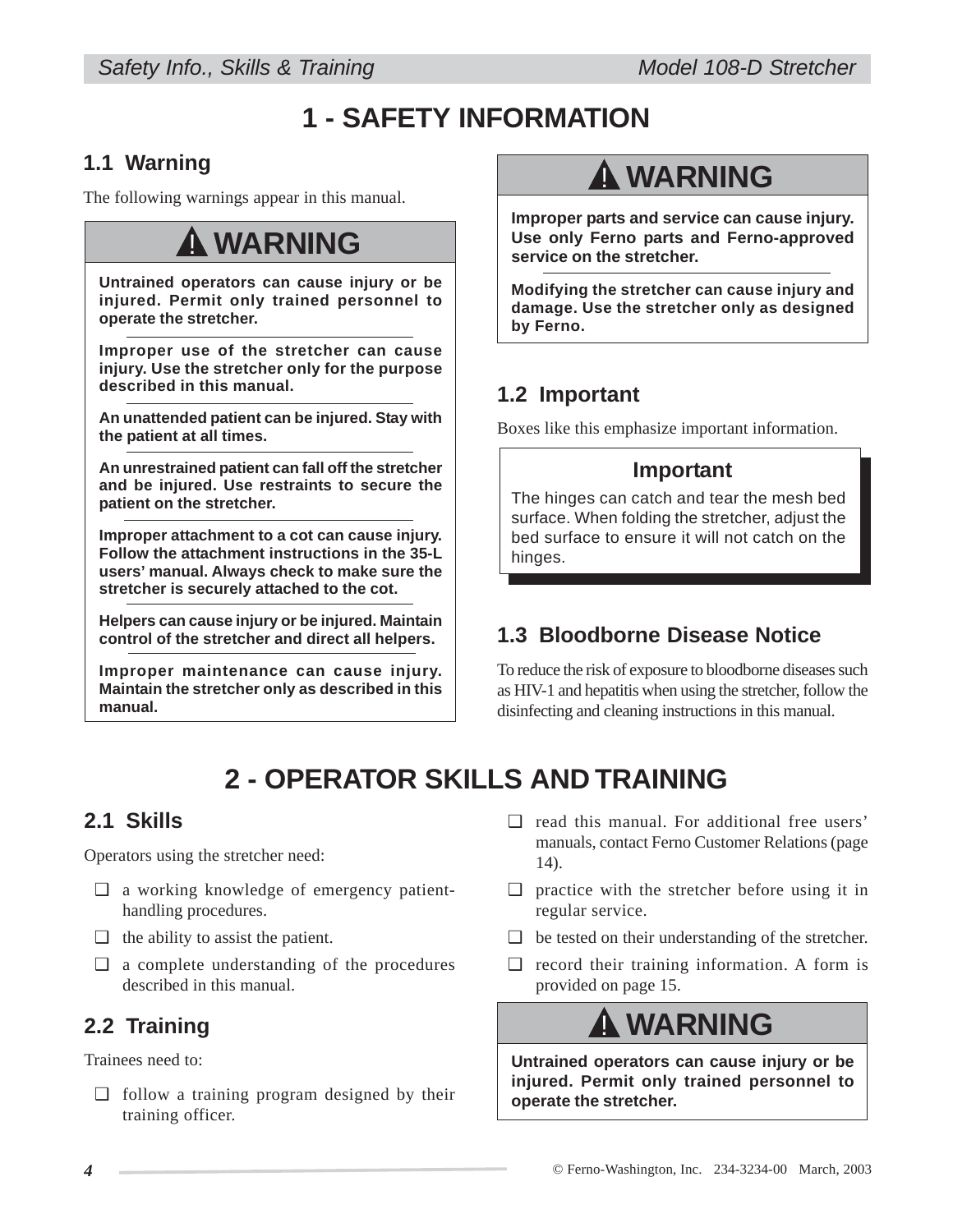## **3 - ABOUT THE STRETCHER**

#### **3.1 Stretcher Description**

The Ferno® Model 108-D Stretcher (referred to as the stretcher in this manual) is an emergency patienthandling device designed to transport a patient.

The stretcher is primarily carried by hand but can also be attached to a Ferno® Model 35-L Litter Carrier for wheeled transport or transport in an ambulance.

The stretcher is for professional use by two trained operators. Additional helpers may be necessary when transporting heavy patients. Stretcher features include:

#### **OVERALL FEATURES**

- Folds lengthwise and crosswise for compact storage
- Spreader bars and legs

#### **POLES**

- Heavy-duty aluminum poles
- 4 Handle grips

#### **BED SURFACE**

- Bed surface is constructed with polypropylene mesh material and is:
	- Fire-retardant and meets California State Fire Marshal standards
	- Chemical resistant
	- UV-stabilized to resist deterioration from exposure to sunlight

#### **RESTRAINTS**

• Two polypropylene restraints with quick-release buckles sewn onto bed surface

## ! **WARNING**

**Improper use of the stretcher can cause injury. Use the stretcher only for the purpose described in this manual.**

### **3.2 General Specifications**

General specifications are rounded to the nearest whole number. Metric conversions are calculated before rounding the English measurements. For more information, contact Ferno Customer Relations (page 14) or your Ferno distributor.

Ferno reserves the right to change specifications without notice.

#### **LOAD LIMIT**



Inspect the stretcher if the load limit has been exceeded (*See Inspect-ing the Stretcher,* page 13).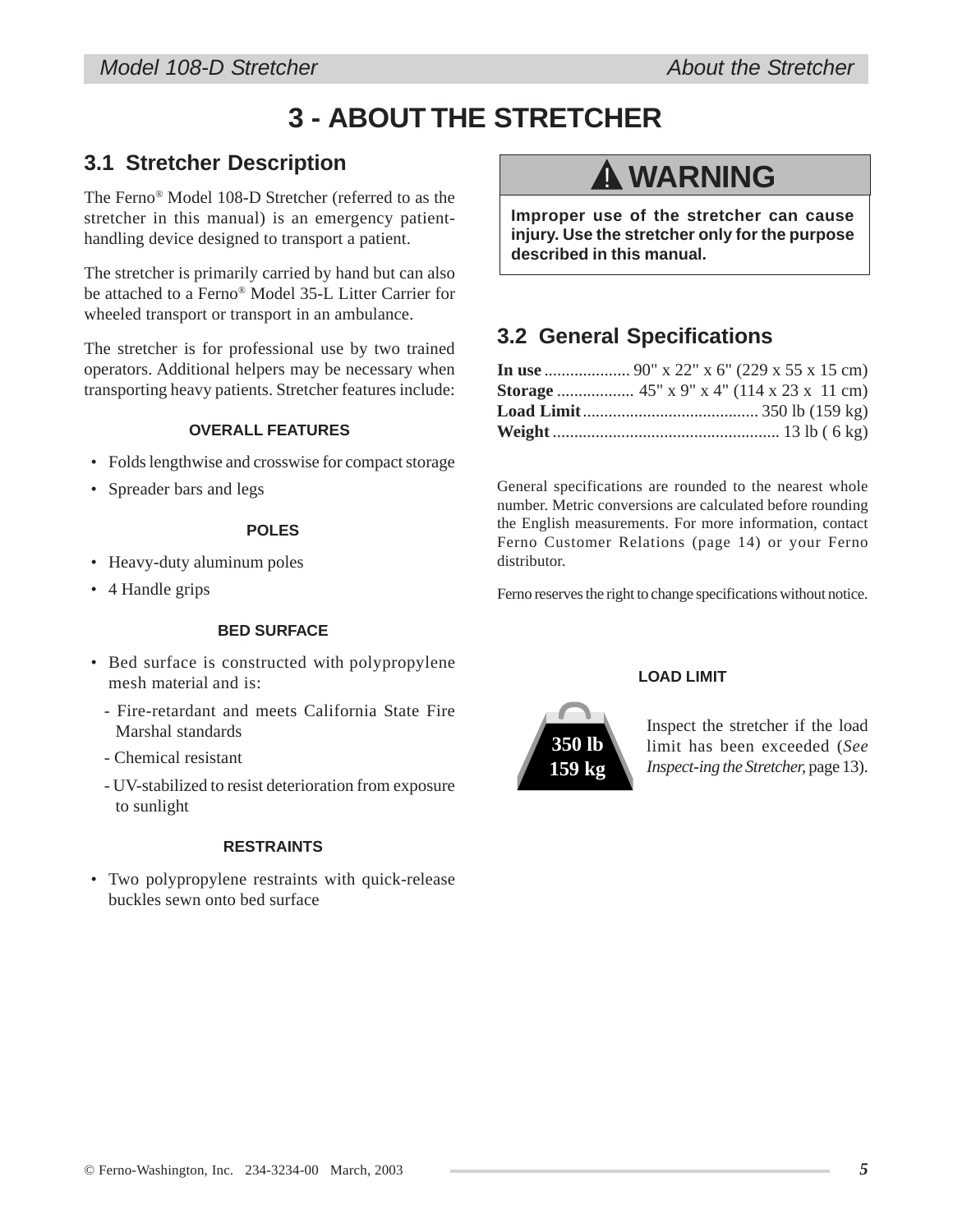### **3.3 Stretcher Components**

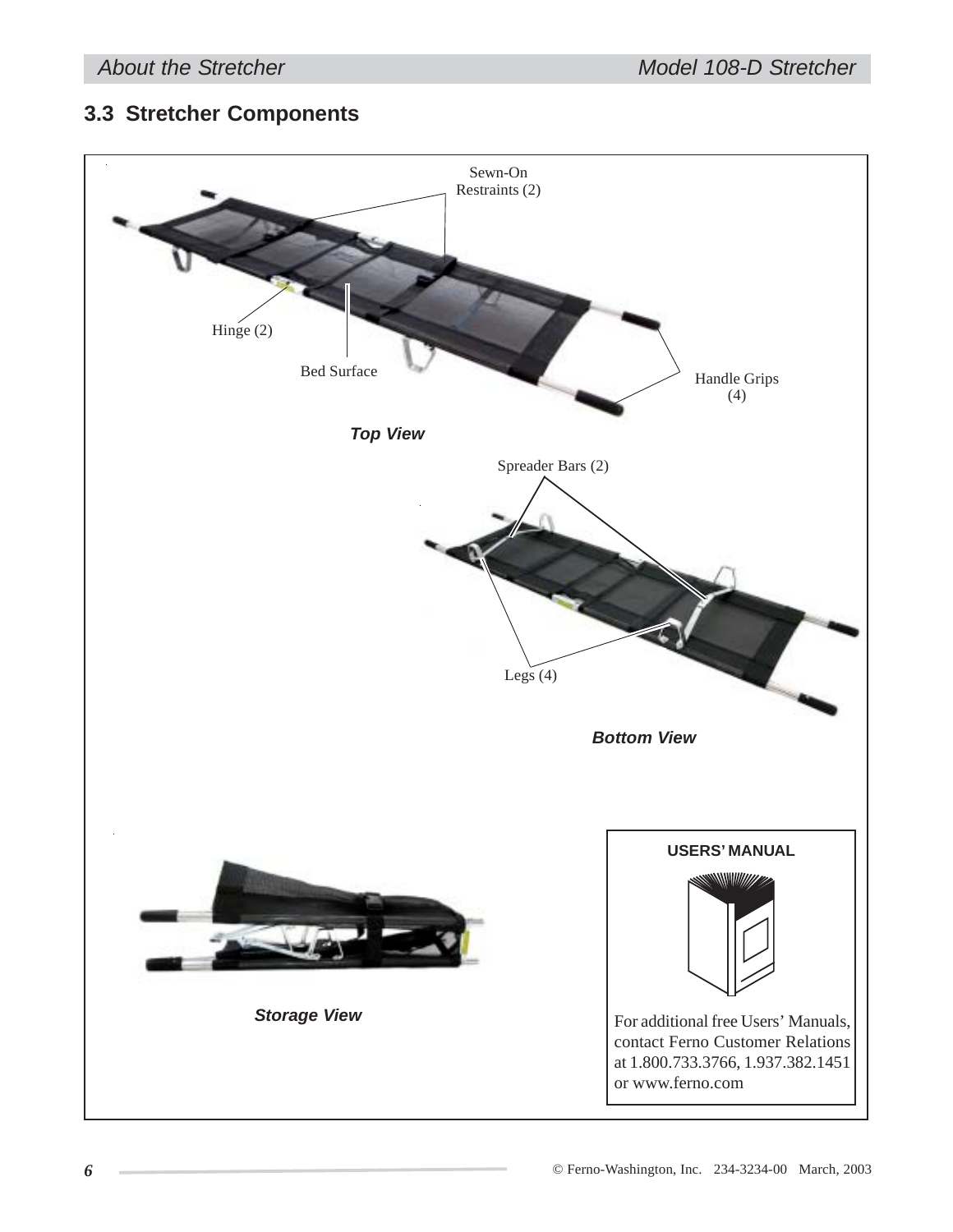### **4 - USING THE STRETCHER**

#### **4.1 Before Placing the Stretcher in Service**

- q Personnel who will work with the stretcher need to read this manual.
- q Confirm that the stretcher operates properly. Follow the instructions in *Inspecting the Stretcher*, page 13.

#### **4.2 General Guidelines for Use**

- Using the stretcher requires a minimum of two trained operators.
- Operators may need help when working with heavy patients. For information about placement and direction of helpers, see *Using Additional Help*, page 11.
- Follow standard emergency patient-handling procedures when operating the stretcher.
- Stay with the patient at all times.
- Always use patient restraints.

## ! **WARNING**

**An unattended patient can be injured. Stay with the patient at all times.**

## ! **WARNING**

**An unrestrained patient can fall off the stretcher and be injured. Use restraints to secure the patient on the stretcher.**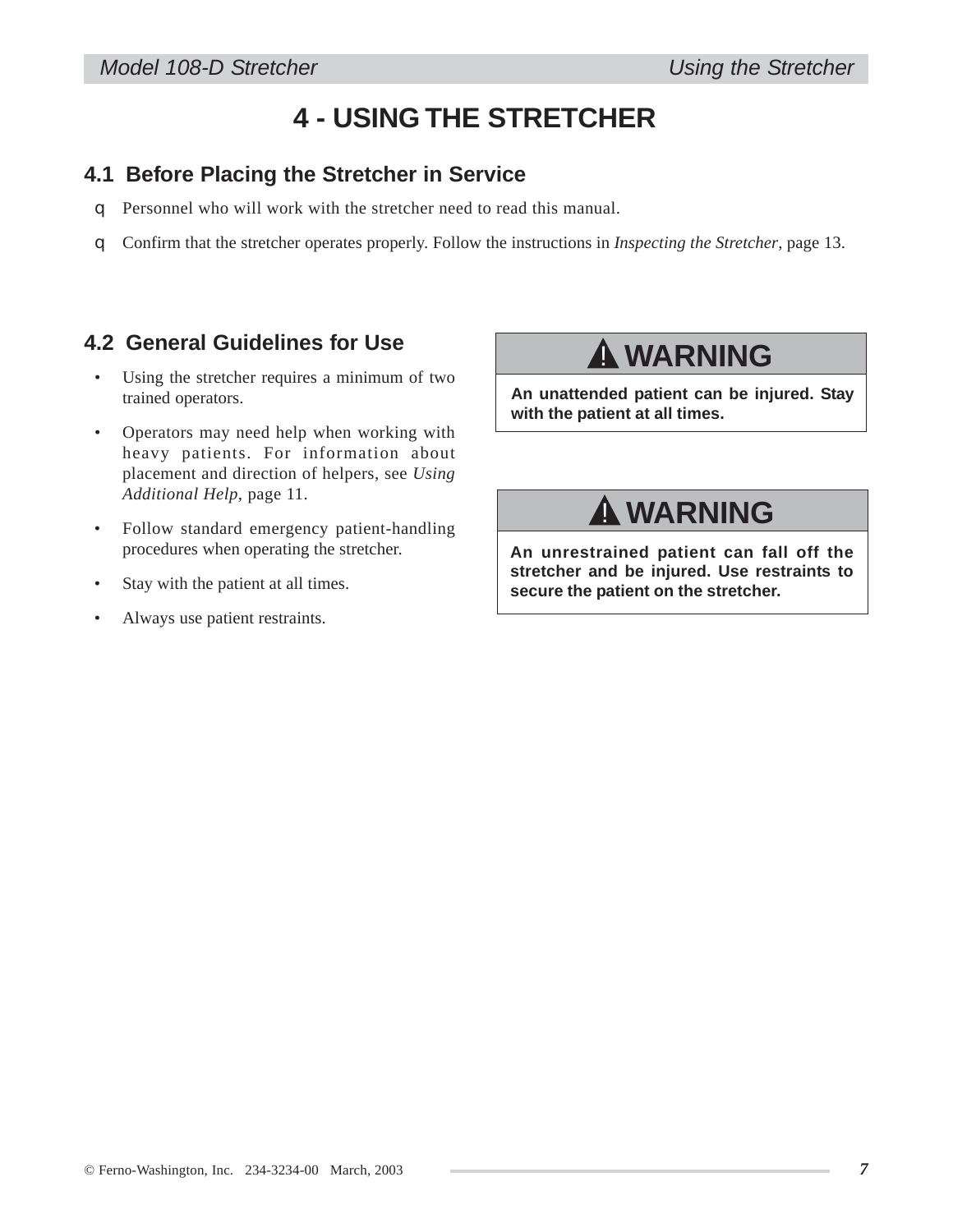### **4.3 Unfolding the Stretcher for Use**

To prepare the stretcher for use:

- 1. Stand the stretcher upright, with the handles on the floor or ground and with the stretcher legs facing the sides.
- 2. Unbuckle the restraints.
- 3. Unfold the stretcher by grasping the pairs of poles and pulling them away from each other (Figure 1).
- 4. Lay the stretcher with its bottom surface facing up (so the legs are visible).
- 5. Open the stretcher by grasping both sides of the stretcher and pulling the poles apart (Figure 2).
- 6. Use your foot to push each pair of spreader bars toward the center of the stretcher (Figure 3) until the spreader bars lock in the engaged position.



*Figure 1 - Unfolding the Stretcher*



*Figure 2 - Opening the Stretcher*



*Figure 3 - Engaging the Spreader Bars*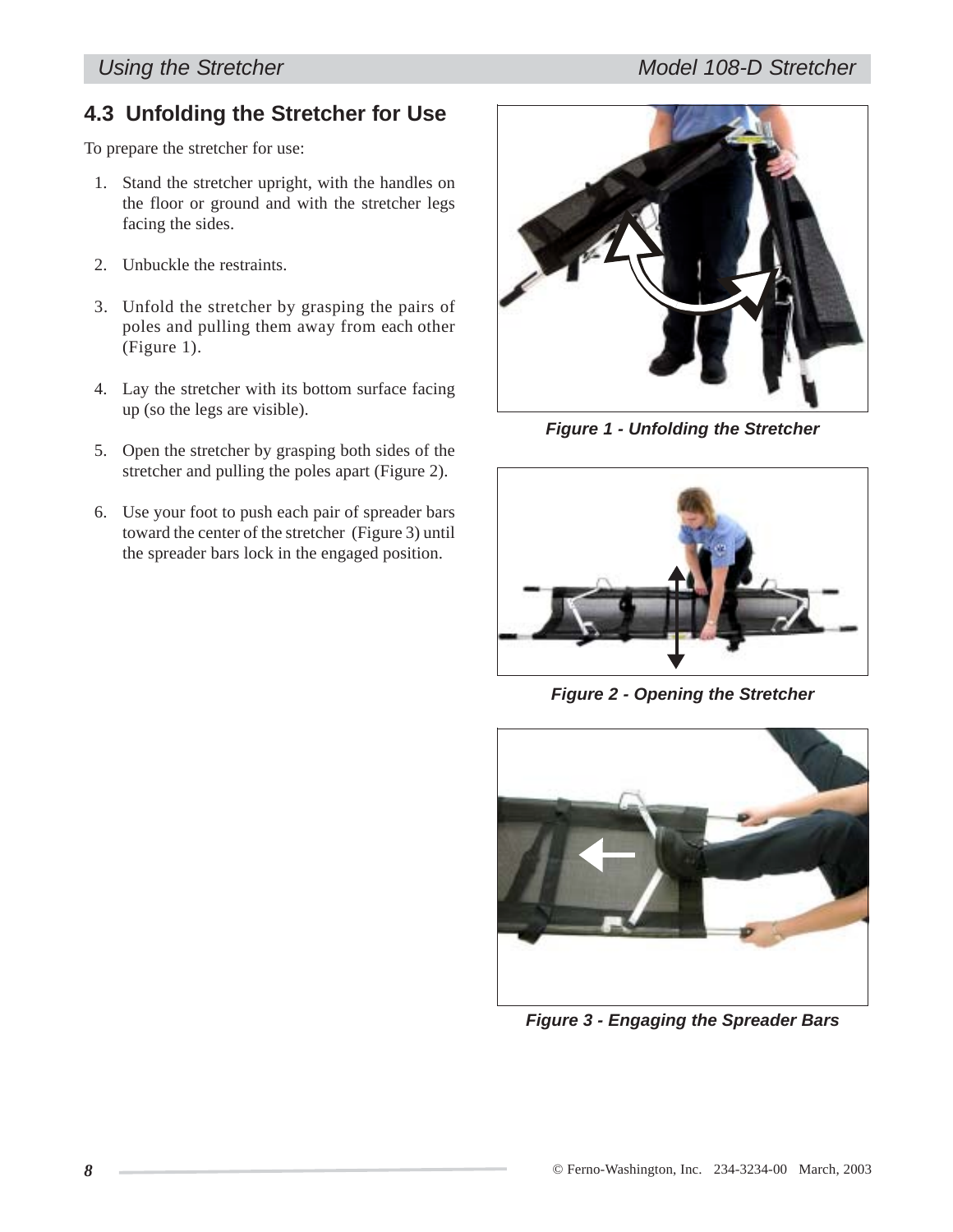### **4.4 Folding the Stretcher for Storage**

To fold the stretcher for storage:

- 1. Lay the stretcher with its bottom surface facing up.
- 2. Disengage the spreader bars by using your foot to push the spreader bars away from the center of the stretcher (Figure 4).
- 3. Close the stretcher by pulling the poles together (Figure 5).

**Note:** *The stretcher hinges can catch and tear the mesh bed surface. Before folding the stretcher, check and make sure the mesh surface will not be caught when the stretcher is folded.*

#### **Important**

The hinges can catch and tear the mesh bed surface. When folding the stretcher, adjust the bed surface to ensure it will not catch on the hinges.

- 4. Lift the stretcher at its center and fold the pairs of poles until the handle grips meet (Figure 6).
- 5. Wrap the restraints around the stretcher and fasten them to secure the stretcher in the storage position.



*Figure 4 - Disengaging the Spreader Bars*



*Figure 5 - Closing the Stretcher*



*Figure 6 - Folding the Stretcher*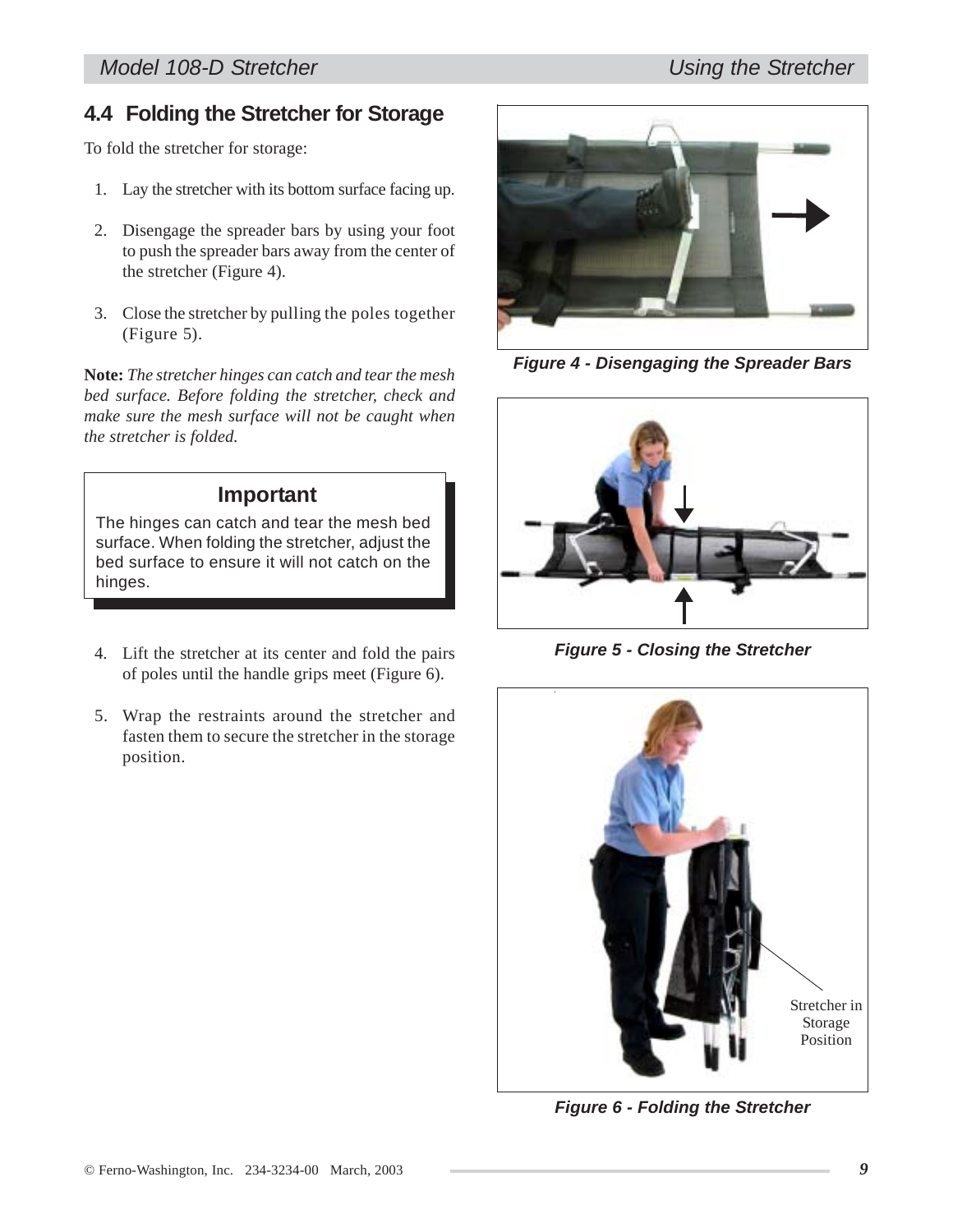#### **4.5 Using the Stretcher With a Patient**

Unfold and open the stretcher, following the instructions on page 8. Then:

- 1. Position the stretcher as close to the patient as possible.
- 2. Unfasten the two patient restraints and position the straps so they will not interfere with transferring the patient onto the stretcher.
- 3. Transfer the patient onto the stretcher according to approved medical procedures and following your local protocols.
- 4. Fasten and adjust the patient restraints (Figure 7).
- 5. Use additional help as needed to lift and carry heavy patients (See *Using Additional Help,* page 11). Additional restraints may be desired for some situations or patients. Follow your protocols for using and attaching additional restraints.



*Figure 7 - Securing the Patient*

#### **4.6 Attaching the Stretcher to an Ambulance Cot**

The stretcher can be attached to a Ferno® Model 35-L Litter Carrier.

See the Model 35-L users' manual for instructions on attaching the stretcher to the carrier.

## ! **WARNING**

**Improper attachment to a cot can cause injury. Follow the attachment instructions in the 35- L users' manual. Always check to make sure the stretcher is securely attached to the cot.**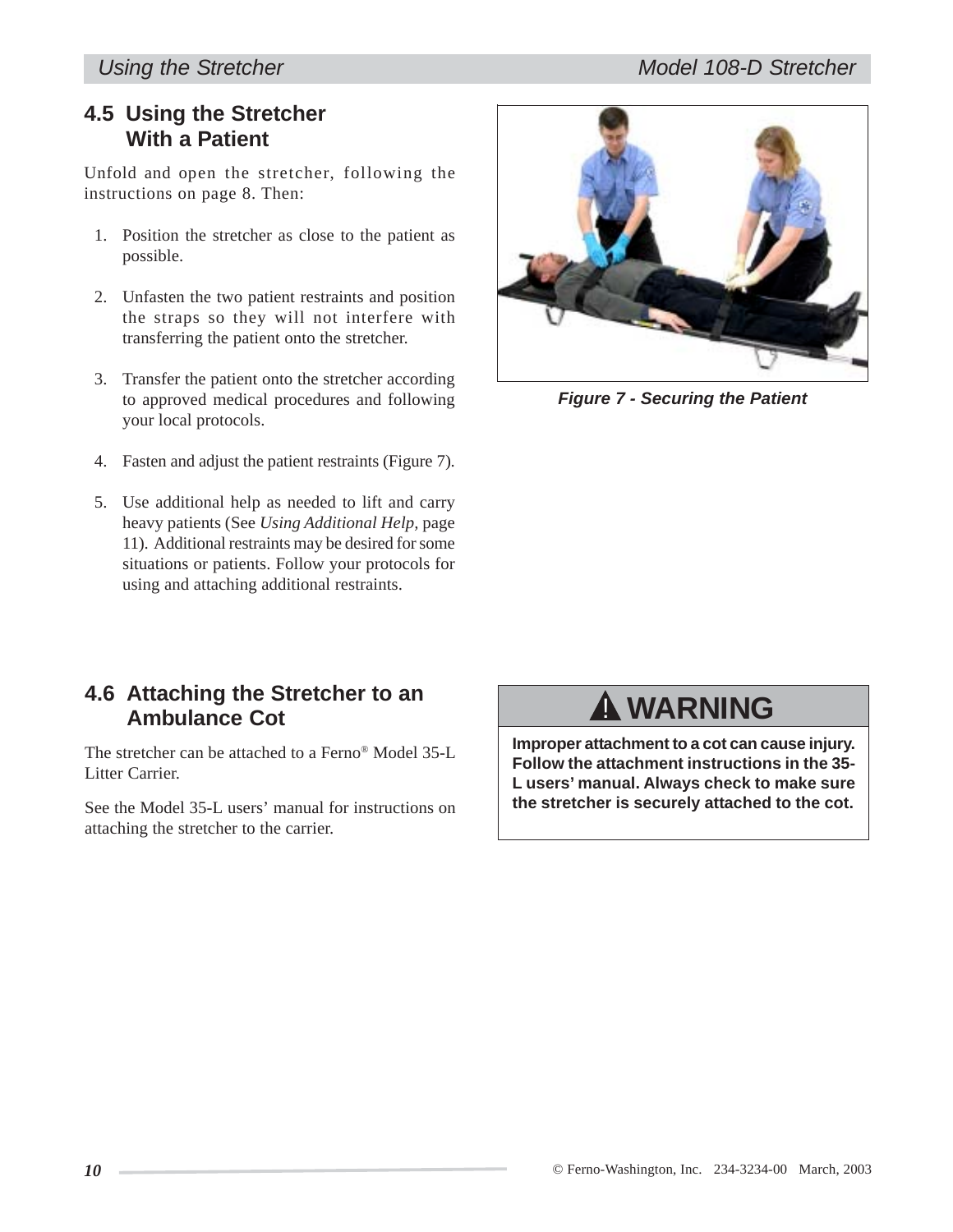*Model 108-D Stretcher Using the Stretcher*

### **4.7 Using Additional Help**

Using the stretcher requires two operators. They may need additional help when working with heavy patients.

Operators should maintain control of the stretcher and direct all helpers. The diagram shows suggested placement for operators and helpers.

## ! **WARNING**

**Helpers can cause injury or be injured. Maintain control of the stretcher and direct all helpers.**

#### **LOAD LIMIT**



Inspect the stretcher if the load limit has been exceeded (*See Inspect-ing the Stretcher,* page 13).



© Ferno-Washington, Inc. 234-3234-00 March, 2003 *11*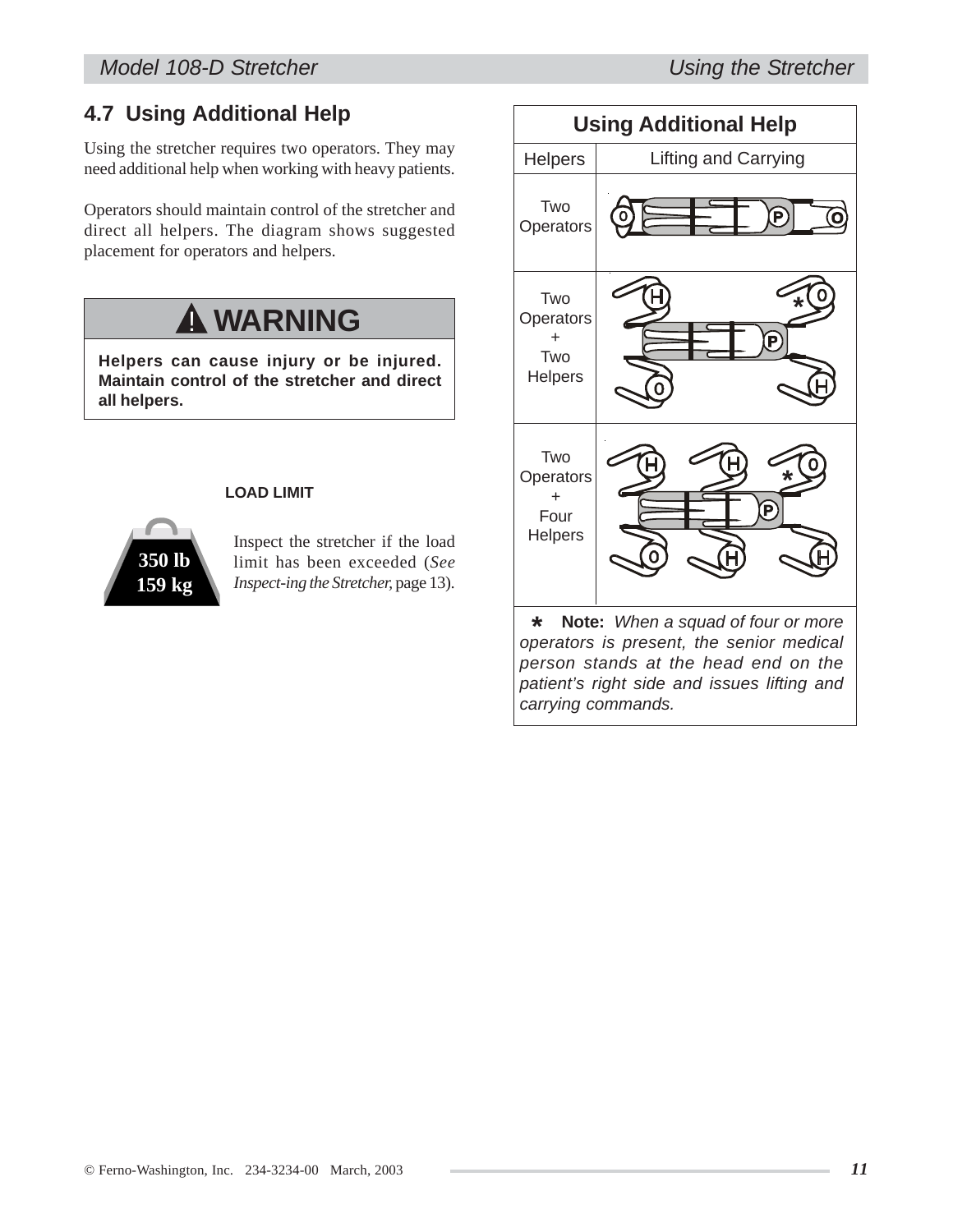### **5 - MAINTENANCE**

### **5.1 Maintenance Schedule**

The stretcher requires regular maintenance. Set up and follow a maintenance schedule. A form is provided on page 15. The following table represents minimum maintenance.

|                                    | Each Use | As Needed | Each Month |
|------------------------------------|----------|-----------|------------|
| <b>Decontaminating (this page)</b> |          |           |            |
| <b>Disinfecting</b> (this page)    |          |           |            |
| <b>Cleaning</b> (this page)        |          |           |            |
| Inspecting (page 13)               |          |           |            |
| Lubricating (page 13)              |          |           |            |

When using maintenance products, follow the manufacturers' directions and read the manufacturers' material safety data sheets.

In the U.S.A., contact Ferno Customer Relations to order Ferno disinfectants and cleaners (page 14).

## ! **WARNING**

**Improper maintenance can cause injury. Maintain the stretcher only as described in this manual.**

#### **5.2 Decontaminating the Stretcher**

The stretcher is suitable for power-washing. When decontaminating the stretcher, follow the instructions for decontamination equipment and cleaners, and read the manufacturers' material safety data sheets. Contain and dispose of contaminants according to government guidelines.

Lubricate the stretcher (See *Lubricating the Stretcher,* page 13) after decontaminating it.

#### **Important**

Using abrasive cleaning compounds or applicators on the stretcher frame can cause damage. Use only nonabrasive materials to clean the stretcher.

### **5.3 Disinfecting and Cleaning the Stretcher and Restraints**

#### **DISINFECTING THE STRETCHER**

Wipe all surfaces with disinfectant. Follow disinfectant manufacturer's directions. Ferno recommends inspecting the stretcher for damage as you disinfect it.

#### **CLEANING THE STRETCHER**

Clean all surfaces of the stretcher with warm water and a mild detergent. Use a stiff-bristled brush (but not a metal-bristle brush) to remove stains if necessary. Rinse the stretcher with warm water. Dry the stretcher with a towel or allow it to air dry.

#### **PLASTIC BUCKLE RESTRAINTS**

The plastic buckle restraints are permanently attached to the stretcher. Clean and disinfect the restraints following the instructions above. If additional restraints are used with the stretcher, clean and disinfect them according to the restraint manufacturer's instructions.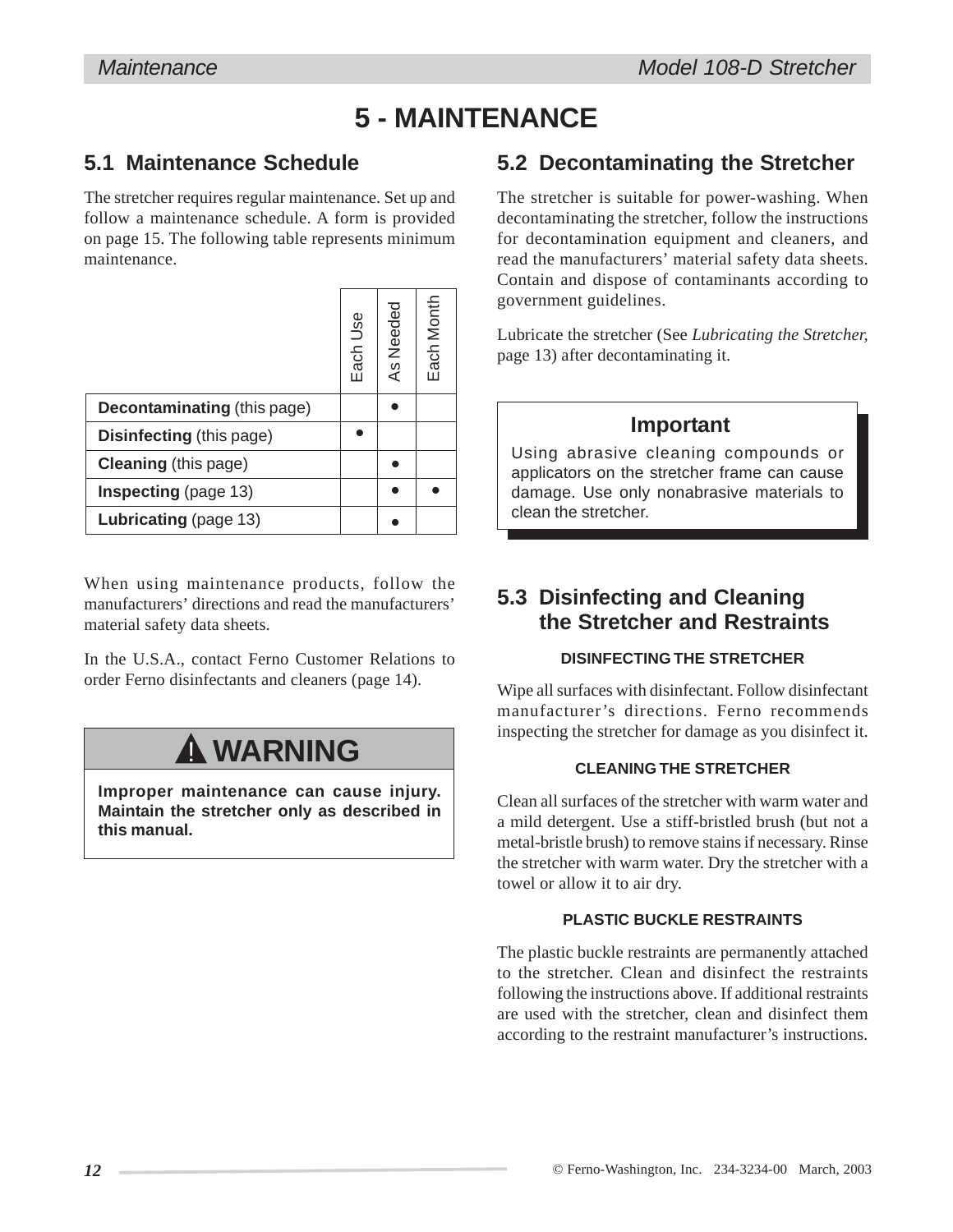#### **5.4 Inspecting the Stretcher**

Have your equipment maintenance personnel follow the instructions in *Using the Stretcher,* pages 7-11, and check the following:

- ❑ Are all components present?
- ❑ Are all drive screws and stainless steel rivets securely in place?
- ❑ Do all moving parts operate smoothly and properly?
- ❑ Do the stretcher hinges require lubricant?
- $\Box$  Is the stretcher free of excessive wear?
- $\Box$  Is restraint webbing in good condition with no cuts or frayed edges?
- ❑ Are restraint buckles free of visible damage and do they operate properly?

If inspection shows damage or excessive wear, remove the stretcher from service until repair is made (see *Repair Parts and Service,* below).

### **5.5 Lubricating the Stretcher**

As needed, apply lubricant to the stretcher hinges and center of spreader bars using a lubricant like WRL-191 or WD-40.

## **6 - REPAIR PARTS AND SERVICE**

#### **6.1 Parts and Service - U.S.A. and Canada**

To order parts or for professional stretcher repair, contact EMSAR®: the only agent authorized by Ferno to manage, service, and repair Ferno products. EMSAR factorytrained technicians use Ferno-approved parts and repair procedures. EMSAR has a franchise location serving you. For details, phone, fax, or visit EMSAR's web site.

> *800.73EMSAR (Phone) 937.383.1051 (Fax) www.EMSAR.com (Internet)*

#### **6.2 Parts and Service - Outside U.S.A. and Canada**

To order Ferno parts and for professional stretcher repair, contact your Ferno distributor. Your distributor is the only agent authorized by Ferno to manage, service, and repair Ferno products.

#### **6.3 Parts List**

#### **Description Part #**



## ! **WARNING**

**Improper parts and service can cause injury. Use only Ferno parts and Ferno-approved service on the stretcher.**

## ! **WARNING**

**Modifying the stretcher can cause injury and damage. Use the stretcher only as designed by Ferno.**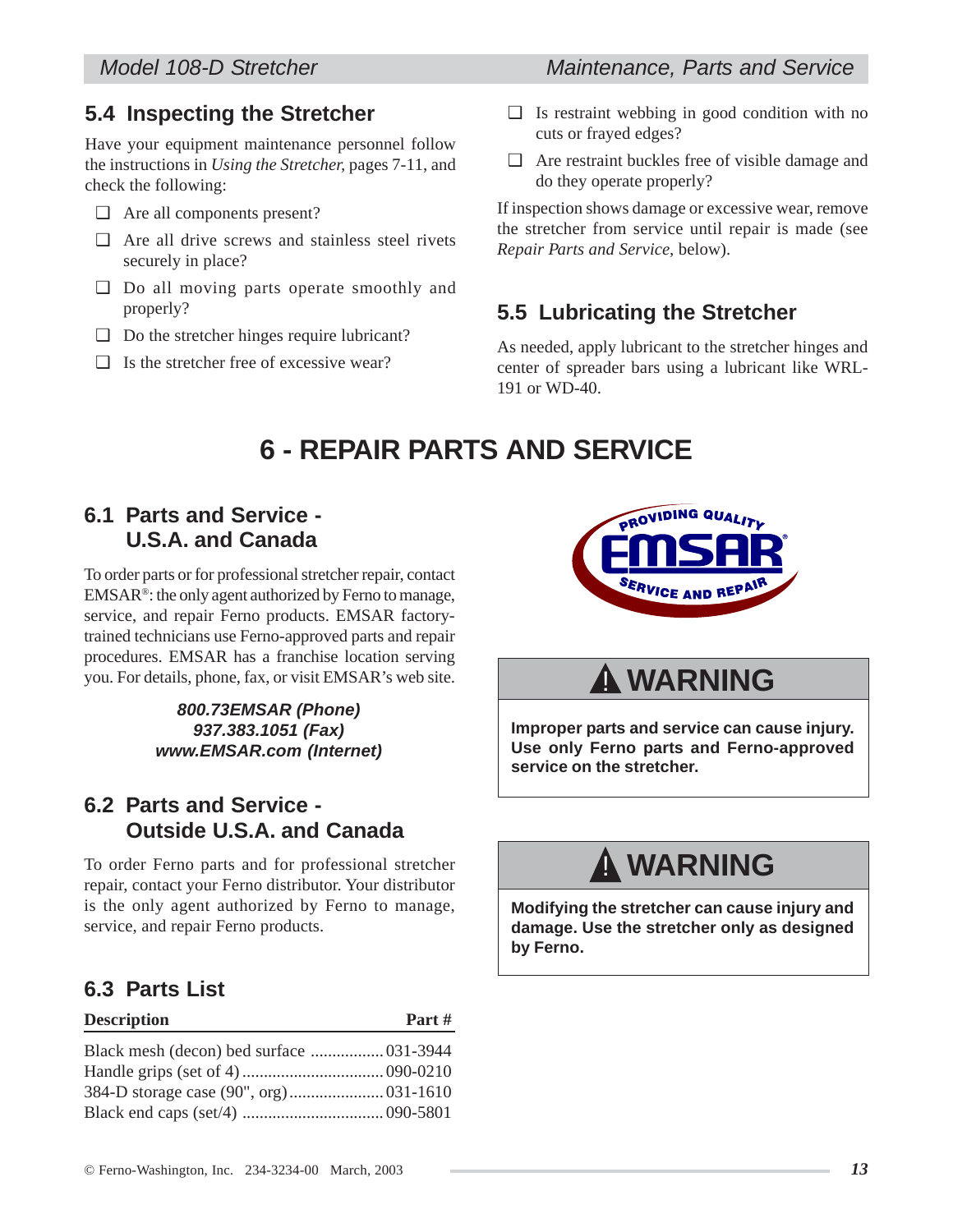## **7 - LIMITED WARRANTY**

#### **Limited Warranty Summary**

Ferno-Washington, Inc. (Ferno), warrants the products we manufacture to be free from defects in material and workmanship for one year except as follows:

(A) External finishes (gelcoat, decals, paint, etc.) are warranted for 90 days.

(B) Soft goods (webbing, vinyl, fabric, foam, etc.) are warranted for 90 days.

This limited warranty applies when you use and care for the product properly. If the product is not used and cared for properly, the warranty is void. The warranty period begins the day the product is shipped from Ferno or the day you receive it if you have proof of the delivery date. Shipping charges are not covered by the limited warranty. We are not liable for shipping damages or damages sustained through using the product.

### **Limited Warranty Obligation**

If a product or part is proven to be defective, Ferno will repair or replace it. At our option, we will refund the product's purchase price. The purchaser accepts these terms in lieu of all damages.

*This is a summary of the limited warranty. The actual terms and conditions of the limited warranty, and the limitations of liability and disclaimers, are available upon request by calling 1.800.733.3766 or 1.937.382.1451.*

### **8 - FERNO CUSTOMER RELATIONS**

Customer service and product support are important aspects of each Ferno product.

**In the U.S.A. and Canada**, for assistance with the stretcher please contact Ferno Customer Relations:

**Outside the U.S.A. and Canada**, for assistance with the stretcher please contact your Ferno distributor, or Ferno Customer Relations below:



Please have the serial number of your Ferno stretcher available when calling Ferno Customer Relations, and include it in all written communications.